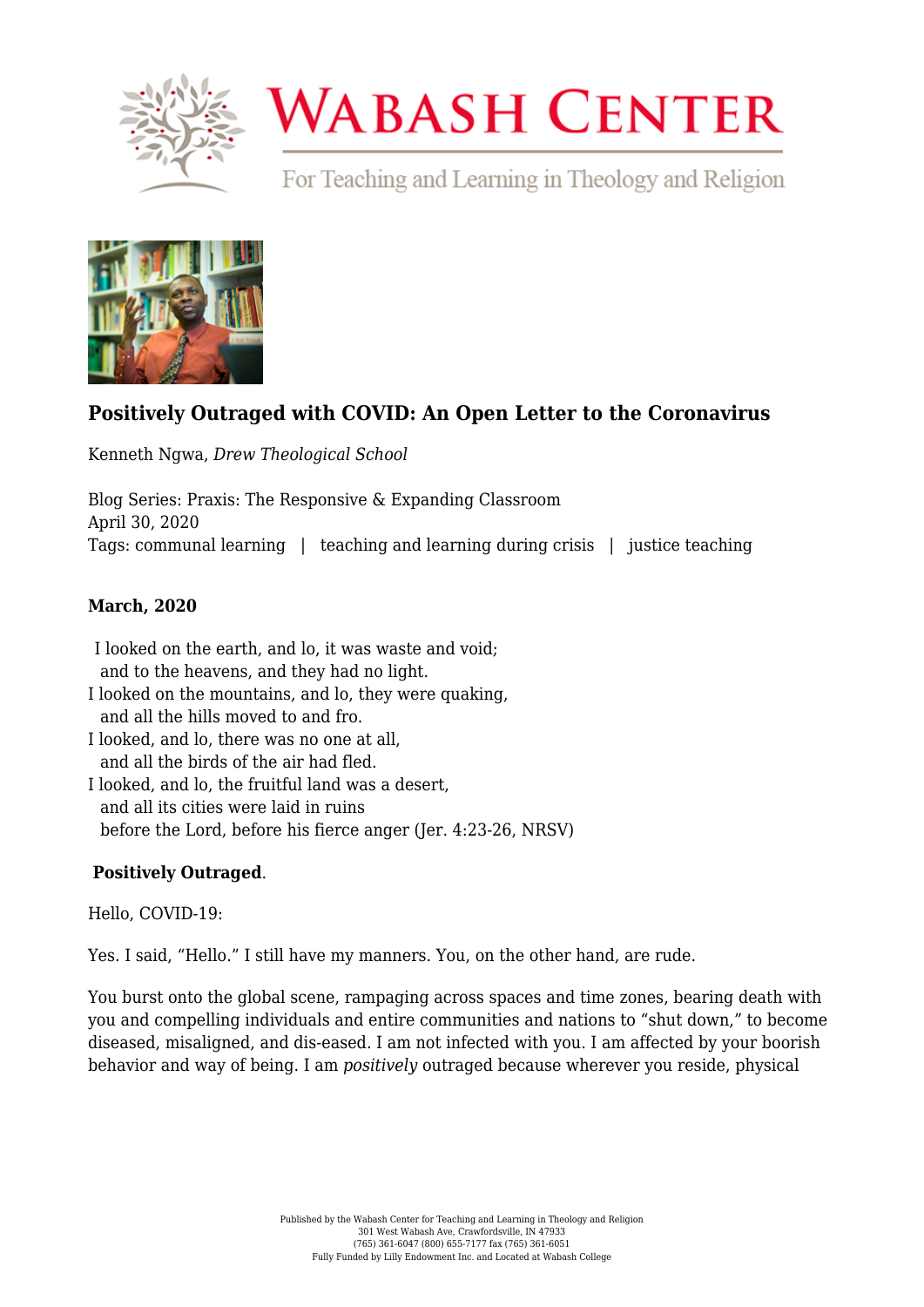death or a heightened threat of physical death manifests in the form of social death - "ghost" towns" are left in your wake, or in anticipation of your arrival, as visual remains of your invasion.

I am *positively* outraged because you compel internal alienation. You force me to run away from my multiplicity, to become alienated from it and to see it as a threat to my existence. I must retreat from public spaces into private quarters. I am forced into exile, barred from towns and schools and churches and synagogues and mosques and malls and stadiums; from those places and times where the routineness of life intersects with modes and forms of communal art and ritual, with shared affect and accountability, and with corporate play and carnival. And now – because of you, because of your mode of public presence – the burden to secure and nourish the survival of my kind falls on the shoulders of a few – those who provide "essential" services. They must now do their jobs with the added anxiety of knowing that contact with another of us might strike a death nail. Visits to the grocery store are anxiety ridden – should it potentially cost life to go and purchase a loaf of bread and juice? Six-feet separation is the road I must travel, in order to avoid going six-feet under. This pollution, this outrageous burden, that you have unleashed cannot be inhaled.  

You fouler of the air – which belongs to nobody but which everybody must have – will not permit social intimacy in the daylight and, so, I perform forms of Passover in the night as sheltered existence for survival. You restrict my ability to think BIG in the BIG places and BIG waves that have shaped what until now has been my life. Instead, I must think BIG from behind closed doors, sitting in front of small screens – tv, tablet, phone; technological BIGNESS that shrinks space and time, and puts it all at my fingertips. Do you realize the kind of ideological and epistemological heresy and horror that this can produce? The world at my fingertips? I have learned that this kind of consolidated power is ominous, and can be deadly when put solely, singularly, into the wrong hands. The world is a darkened nervous place, not because we have chosen it but because your presence compels it upon us.

I am *positively* outraged. Nations of people flee robust urban centers to remote urban spaces. But you are the monster inside of we. Already inside of we. A part of the world around me. And you insist on becoming incarnational in the forms of job losses and food insecurity and illness and sudden death, while you also bully us into cramped corners and steal our breath. This offends we. While inside, you take away the things we have learned to depend on, the things that have nourished us: experiencing material interconnectedness with others as a resource, not a risk; celebrating the fleshiness of existence and its modes of fleshy social and communal intimacy; social education from the rich traditions – handed down from our forebears – about sitting under the palm tree or out front on the yard, with large amounts of food and palm wine to feed all – immediate and long distant relatives and friends. Because of your assault on these things, I freak out. I panic. What should I do? And then you force me – us – to take my – our – anxieties and anguish home to secluded places. The moral pandemic that your presence generates ends up lodged in secluded physical, spiritual and social places – the places where the poor and marginalized live. This makes my blood boil. I am too closed-in with family and friends to strike out. If this keeps up many of us might end up permanently lodged in the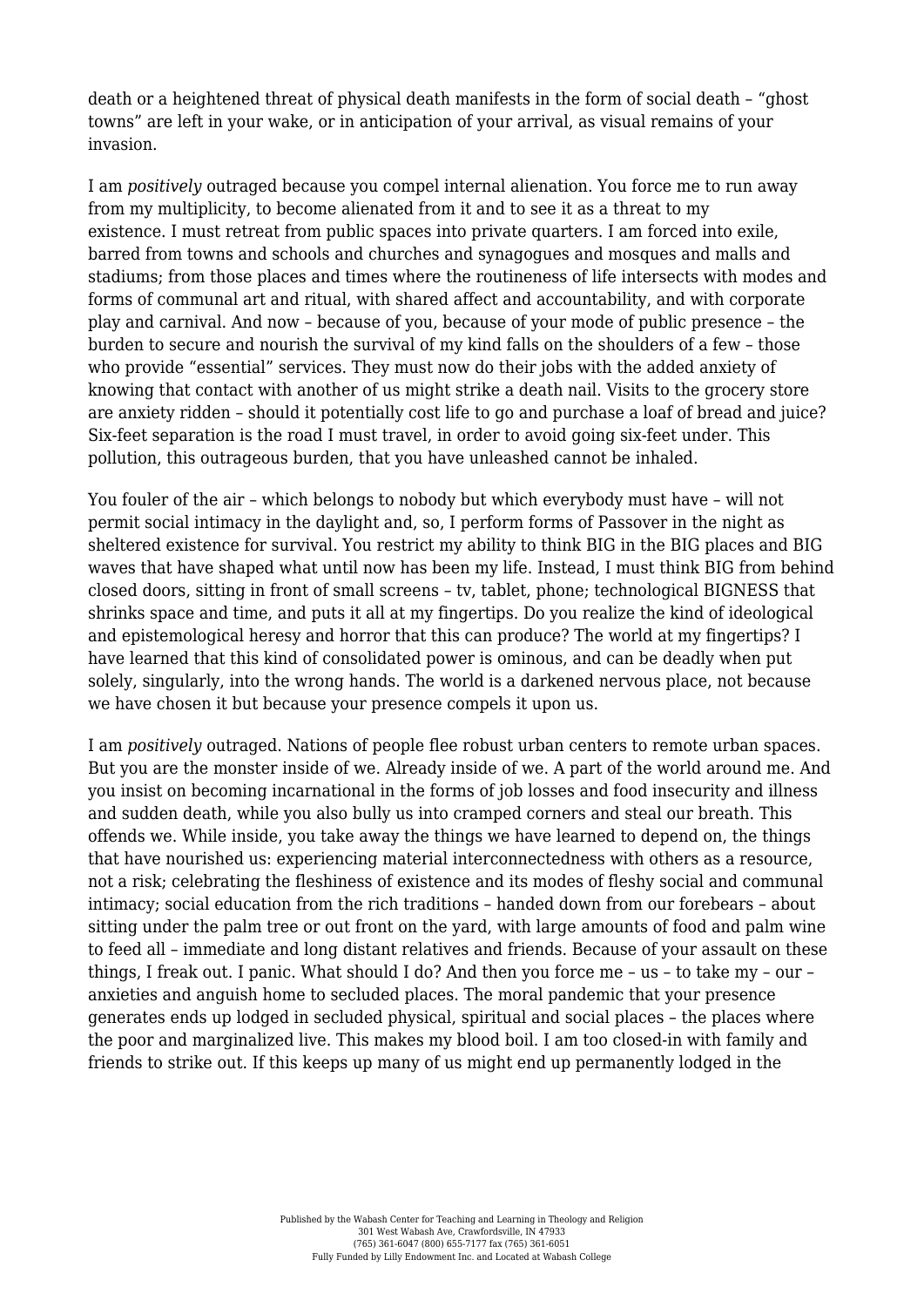underside of history.

I am *positively* outraged because you have also attacked our social nervous system and, so, it is possible that we'll mistake survival for virtue. It is when we make proclamations that detach time from place or that attempt to throw this moment and every moment of communal trauma into social amnesia – as if it didn't happen, or as if the future belongs only to those who survive this moment unscathed – those who are able to afford the costly price of admission advance into that future. But because that future is deadly costly, you have placed the proverbial tree of the knowledge of good and evil next to the tree of life, forcing nurses and doctors in medical centers to make horrendous choices between saving one life and letting go the other. Because of your seemingly insatiable desire for bodies – your propensity to consume the bodies you infect – the tempting fruit of survival is etched to the austerity and deficiency you represent, and, then, placed next to *the tree of lives*. You COVID have forced us to create from austerity; you have deprived us of multiplicity, and I resent this trespass!

I am told that you have a family and that we have met before. Are you the trunk of your nuclei family tree, or are you its crown? We remember your family visit from the 1918 influenza wave, and – much closer to your genealogical birth date – the HIV/AIDS outbreak in the 1980s. Your visits seem to be happening with greater frequency – or our consciousness of your presence seems to be picking up pace. Over the past 20 years, we have encountered your kin many times: Anthrax in 2001, SARS in 2003, Salmonella and E-coli in 2008, H1N1 in 2009, MERS in 2012 (and 2015), Ebola in 2014, Zika in 2016, to name a few. In fact, since ancient times, your family has made spectacular and spectacularly damaging visits to the human species, sometimes because we ourselves violated the ecosystem, and other times because we chose to abuse your role as virus among breathing creatures. Your arrival in 2019 hit an already sore nerve in our communal body, which is still reeling from the afterlives of your predecessor-kin virus outbreaks. And that soreness reminds us that we will encounter you again.

Our bodies have kept the score, as Bessel van der Kolk has taught us. With each return from you, we face the mental pressures that come with uncertainty about who has, and who doesn't have, a part of you – who you have or haven't invaded to take. Some have survived your invasion, and may form the basis for our herd immunity. Yet, news feeds have live updates of the increasing number of infections and deaths. Many hospitals and funeral homes are overwhelmed because you – COVID – are quickly relocating many bodies from homes to hospitals to funeral homes or ice trucks and to mass graves. The pace is astounding – and likely underreported. In the process, you are reshaping visual and material representations of our collective psychosocial and communal body. Empty streets, parks, schools, restaurants, churches, houses, mosques, and synagogues; overcrowded hospitals and mortuaries; overworked medical officials and farmers and sanitation workers; mentally and emotionally exhausted friends and kin and neighbors, all trying new and old ways of gathering, searching for lost or broken or abandoned places and neighbors. You have caused many to depart from us. Somehow, in their untimely departures, they have taken parts of us. Their departures have produced something of a new coveting in us.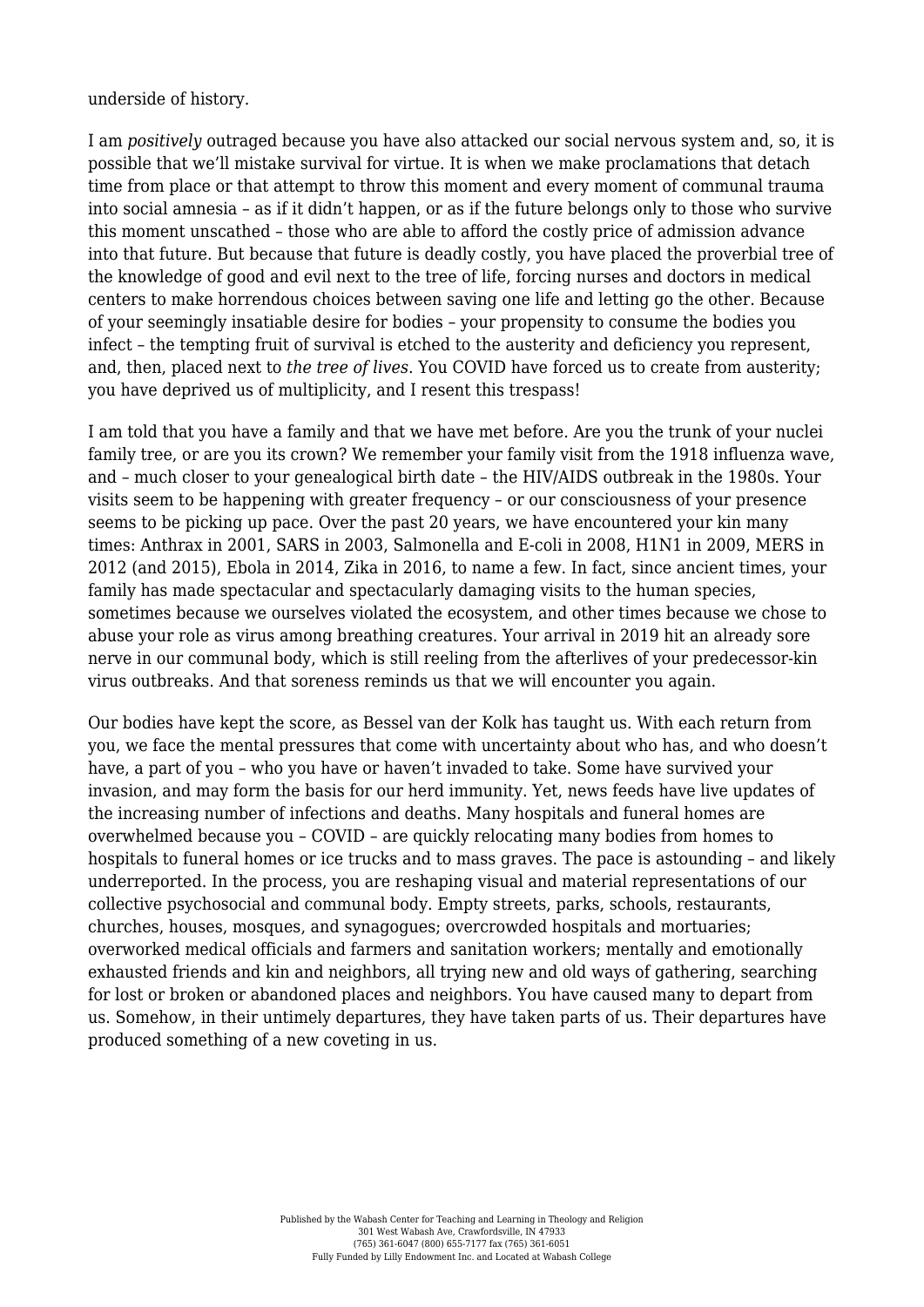#### **From Positive Outrage to Riposte: COVET THIS**

Affected by COVID-19, I begin to COVET anew, and desire takes me to back to my future in community.

I COVET belonging – the kind that has formed me and formed the things you are taking.

Hear me. I am an African descended biblical scholar. This means, among other things, that I tend to think in waves, often from the backside, the other side, of communal survival and flourishing. I am the product of a community of colleagues and parents and friends and children and siblings who have taught me how to covet communal health, how to read and interpret written and oral texts by also paying attention to the cracks of history, and to those who live on the other side of history's "official" tracks. It is learning from a history and a life of grit and pain and grief and tears, of mass graves and genocide and holocaust and Maafa. It is also learning from a history and life of joy and generosity; a history of the creative side of politics and religion; a history of Ubuntu and its epistemological preference for communal life and wellbeing.

Understand we. I COVET meaningful listening. Through our griots and seers, our ancestors and our yet unborn children, the harshness of historical colliding is wrestled and transitioned into tangible imagination. It is not a trick of the mind, a fantastic escape mechanism. No. It is a marshalling of communal attention and focus, a calming of the restless and bitter soul, a tuning of our communal radars, a widening of our peripheral vision, and a listening to the rhythms and rhymes of history and herstory – all in order to distinguish between different kinds of tears running down many cheeks. Are they tears of joy or of sorrow? I have learned that to read the flowing tears of a people without attention to the causes and afterlives of those tears is to misread. That is what one of our brightest minds, Toni Morrison, told us about and named rememory.

Rememory me. I COVET interpretation. Great artists, lyrical composers and prophets have taught me how to read your rueful visitation. A Psalmist's inquiry as to how responses to history's horrors are etched and coded unto the communal, spatial, epistemological, and spiritual body and, also, unto *The Book;* Moses and Jeremiah writing the "laws of history" on hard, rocky, and brittle stone tablets, as well as on the rhythmic movements of powerful human heart muscles; Ezekiel speaking and working, like an African medicine-man, trying to transform dry bones into a fleshy-lively-strong community; Miriam in prophetic laboring and ritual chanting to heal a plagued and socially distanced community that is struggling to come to terms with surrounding dead bodies and polluted waters. This interpretive struggle – this coveting of something new – connects liberating genealogy, story and mythology. That is how I understand the ancient biblical Hebrews summoning their *warrior* and *breasted one* to address the advent and manifestation of a wave of plagues during their struggle for freedom. I know why the ancient Greeks asked Hephaestus to grapple with similar questions of communal wellbeing. I can follow the narrative of the First Gospel and see Jesus's healing act of a single uncontrollable man that lived among the tombs, refocused into the quelling of rampaging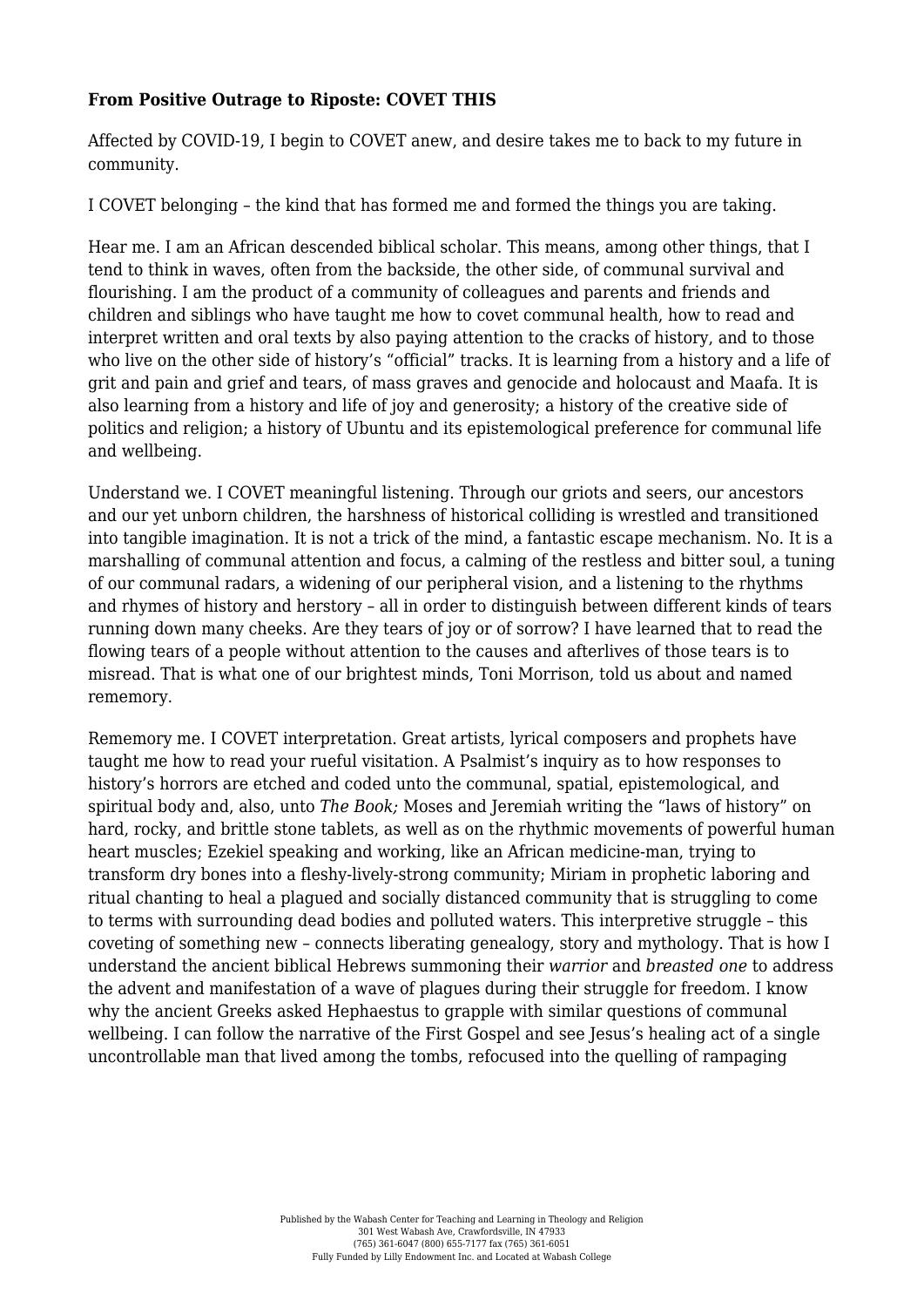legions hogged up inside of him. During a period of turmoil, citizens of the medieval kingdom of Old Mali used the epic of Sundiata Keita to ask similar questions about the intersection of deformed bodies, political ambitions, Islamic and traditional African rituals, the powers of griots and the healing powers of a baobab tree. This is what I know; this is how I desire to know.

Watch us. Stingy and singular, you - COVID - cannot be my teacher. Survival with you makes space and place and time rare commodities; they are made rarer by political, spiritual, economic and cultural demoniacs who find shelter inside those with compromised immunity or those of different demographic constituencies and, then, jump off the cliff. Decades and centuries of colonialism and racism and xenophobia and ecological abuse taught us how to wash and sanitize and mask against the monstrosity of a singularizing now-moment that manifests as a trauma that doesn't go away. Vacating our public spaces, we withdraw from a bountiful and crowded world, stilled at last. Then rememory kicks in, and transitions coveting into covenanting.

#### **From COVET to COVENANT**

Are you looking for a ransom? It's not like we have an option *not* to pay. Even so, I suspect that you – or one of your kin – will come again. And if we can imagine that future encounter, without succumbing to flights of fancy, we learn how to think and emote with corporeal and communal forms of improvisational solidarity glued together by our treasured rememorances. Those repurposed memories of other places and times are the coin-of-the-realm by which we build multiple forms of presence – sight and sound and prayer and ultimately even touch – that approximate the corporeal forms that have nourished us, and open up vectors for new rituals of gathering. We transition from coveting to covenanting.

The great religions of the world have given *us* many gifts, one of which is to ability to engage the (costly) failure of imagination not with forms of social Darwinism of the survival of the religiously, politically, economically and technologically fittest, but with corporeal and communal forms of improvisational solidarity. Many African philosophers, religious leaders, and epistemologists call this *Ubuntu*, the notion that the individual is always already the product of the communal, and that that relation is not only bilateral and multilateral; it sustains itself by its ability to be multiple, to be generous and therefore renewable. The ancient Hebrew poets called it *Hesed* – steadfast love – and described its character as being renewable everyday so that it produces not just a single great all-embracing faithfulness but *many* daily faithfulnesses (Lam. 3:22-23). The gift is the multiplicity that allows – that compels – us to stand with our differently abled local and global bodies, as they struggle to endure the latest manifestation of erasure, enormous loss and alienation. We have learned some covenanting skills.

Some of our communities have given more than others to your high and costly demands. We have already paid heavily for – what? Species survival. What does it mean to inhabit, to somehow survive, and ultimately to demand release from the spaces and places of disposable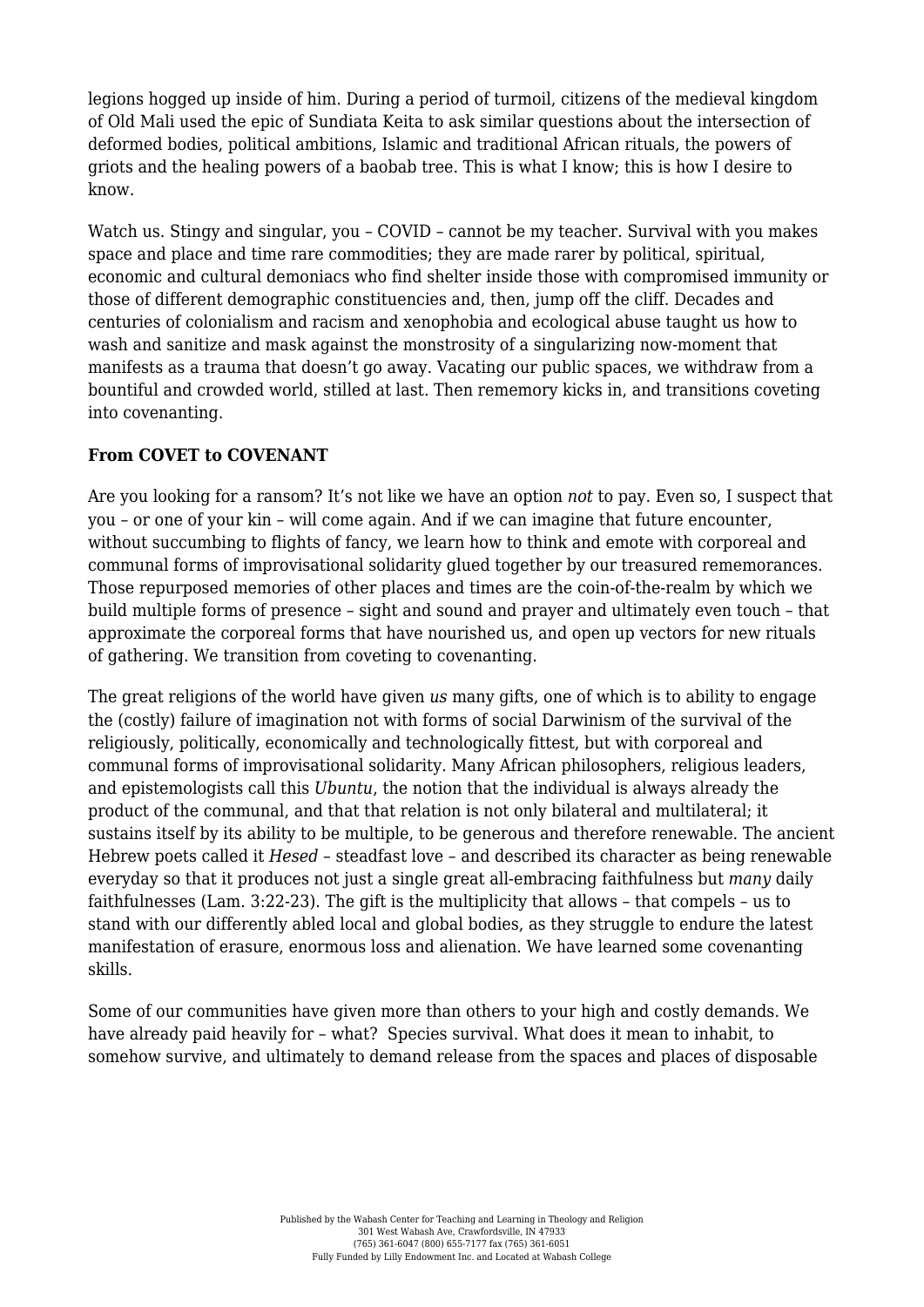life, and more importantly from the ideology and mechanisms of disposability? Does one "rise" in the form of dust, rise from the dusty wreckage, as *the caged bird sings*?

Your pervasiveness, COVID, forces us to ask how we can hold all of life together – including the life you have relocated to *Sheol*, to the Deep. We are told to wash our hands routinely, to keep ourselves from being infected, and in turn infecting others, and worse, being relocated to *Sheol*. This ritual act of life is healthy only if the water is clean. We have lived with and struggled against water pollution for long – with Flint Michigan as one of many such realities around the world. We have also lived with, and struggled to deal with other forms of water pollution – water polluted by the transatlantic slave trade and genocide, as well as in modern genocides such as Rwanda, where the water became the coroner and custodian of dead bodies. Like Jonah, I have a nagging suspicion of such waters because there's something fishy about them; they have been made to swallow up bodies and then spit them out on the shores of imperial cities that seem capable of momentary repentance only when threatened with extinction. And so, we connect the physical waves to another form of wave, the epistemological wave. We may or may not swim again in the oceans, but we can produce artistic and ritual activities that simulate our experiences of erasure and alienation, and transition out into openings for new beginnings. We may yet stand beside John the Baptizer, stand between the wilderness and the water, to ensure that weary pilgrims are refreshed and sinking bodies rise from deep seas. This is the work of trauma-hope; the weaving of the fragments of history into new futures.

Are closures what you demand? So we shut down, shelter in, stay home, stop shaking hands and say we are strong and in this together. You slow but don't cease. We wash down and mask up. Sure you wane but continue to wonder to and fro like a thief and where you'll strike nobody knows. Is it a question of prediction or about divining the future? Prediction juices the sensory organs for an unfolding present-future yet undetermined. But the alerted senses must then do the work of preparation and resilience production. That is how African Americans have developed and used "The Talk" to prepare young men when they go into public spaces. The child who has received that "Talk" from a parent, a mentor, a priest, scholar, counselor, sangoma, or ancestor (living-dead, to quote the late John Mbiti) goes into the public knowing that they are not alone. Their resilience and ultimate survival of the dangerous public space is a function of the fact that they become a multitude, a legion, when they reengage the public space. The ritual character of that "Talk" does more than transfer information from mentor or parent to child; it also shares epistemology and tactic and strategy and even presence. The Talk, the Prayer, the Kiss on the forehead – these become communal shawls that connect the child to their larger family.

#### A model of The Talk is found in sacred scripture:

Keep these words that I am commanding you today in your heart. Recite them to your children and talk about them when you are at home and when you are away, when you lie down and when you rise. Bind them as a sign on your hand, fix them as an emblem on your forehead, and write them on the doorposts of your house and on your gates (Deut. 6)